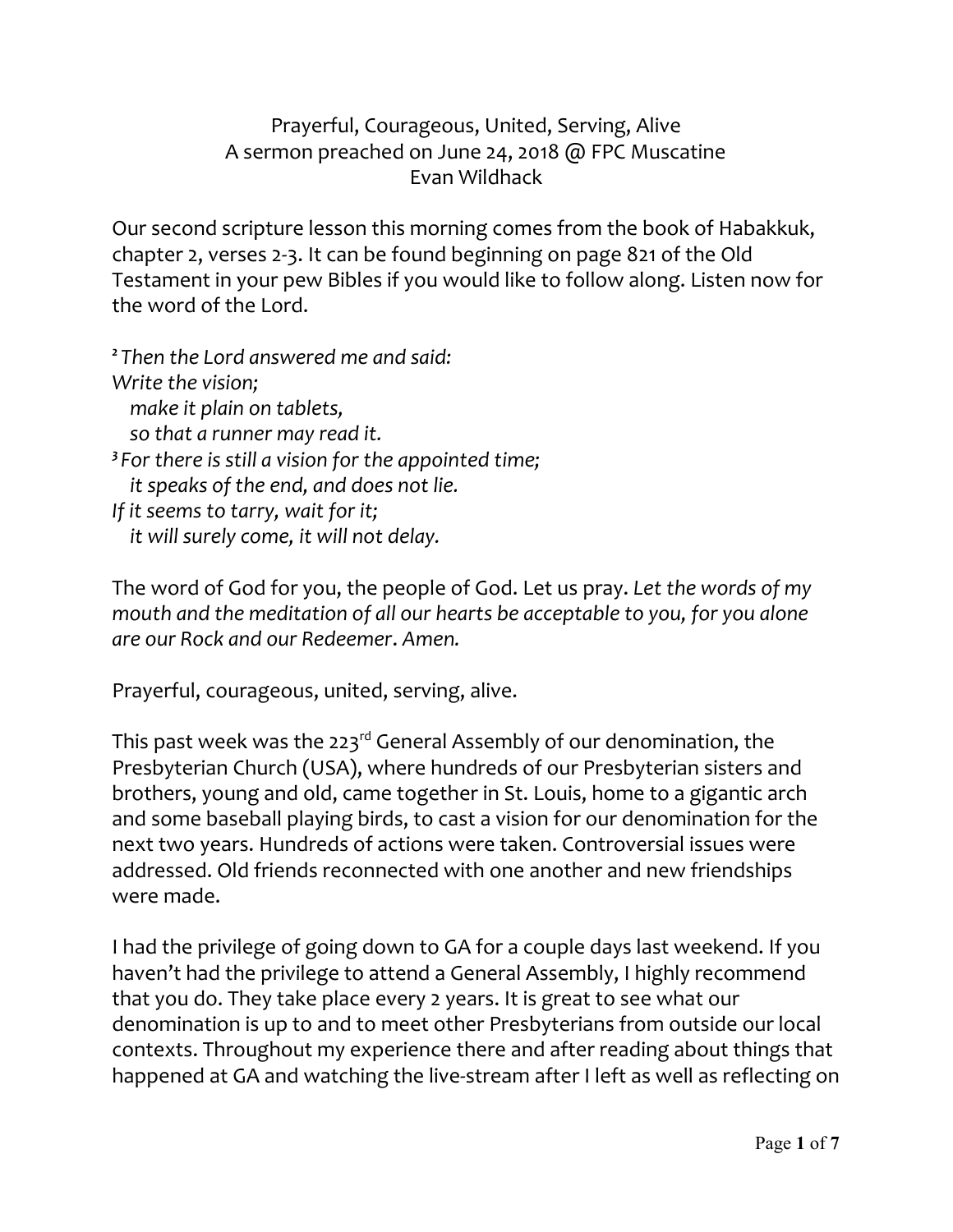the things that I have seen or learned about in my time here at First Muscatine so far, five words come to mind.

Prayerful, courageous, united, serving, alive.

I cannot take credit for these five words. These five words come from the 2020 Vision Team, a team that was mandated by the 222<sup>nd</sup> General Assembly that met in 2016 and charged with "developing a guiding statement for the denomination as it moves into the future."

This past week, the 2020 Vision Team presented their draft guiding statement, a living document that will continue to be shaped and changed over the course of the next two years. They spent the past two years reflecting on Scripture, including the texts that we read this morning, foundational documents from the denomination, reports from previous General Assemblies, listening sessions across the nation and denomination, the team's own ideas and above all the Holy Spirit.

The draft guiding statement is centered around five words. Five words that define who we are as Presbyterians in the Presbyterian Church (USA). Five words that define who we are called to be. Five words that define who we strive to be.

Prayerful, courageous, united, serving, alive.

Prayerful. If you asked me which one of these five words describe us the best, I would probably say prayerful. We pray a lot. Our worship services are filled with prayer of various sorts. In the prayer of confession, we confess our sin before God and to one another, accepting our responsibility for the brokenness in the world and in ourselves. Yet, in Christ, we are assured of forgiveness and are given the freedom to forgive others. We ask the Holy Spirit to direct and guide us as we actively listen to Scripture and fully engage in the joys and challenges of life in this present world. We pray for each other. Every week, we lift up by name all those who are in need of our prayers. We pray for the offerings that we collect and bring forward. We pray through our singing. Finally, as the draft statement reads, "*In Christ we are bound together by grace, cleansed in the waters of baptism, nourished at the Lord's table, and sent out to share the Good News.*"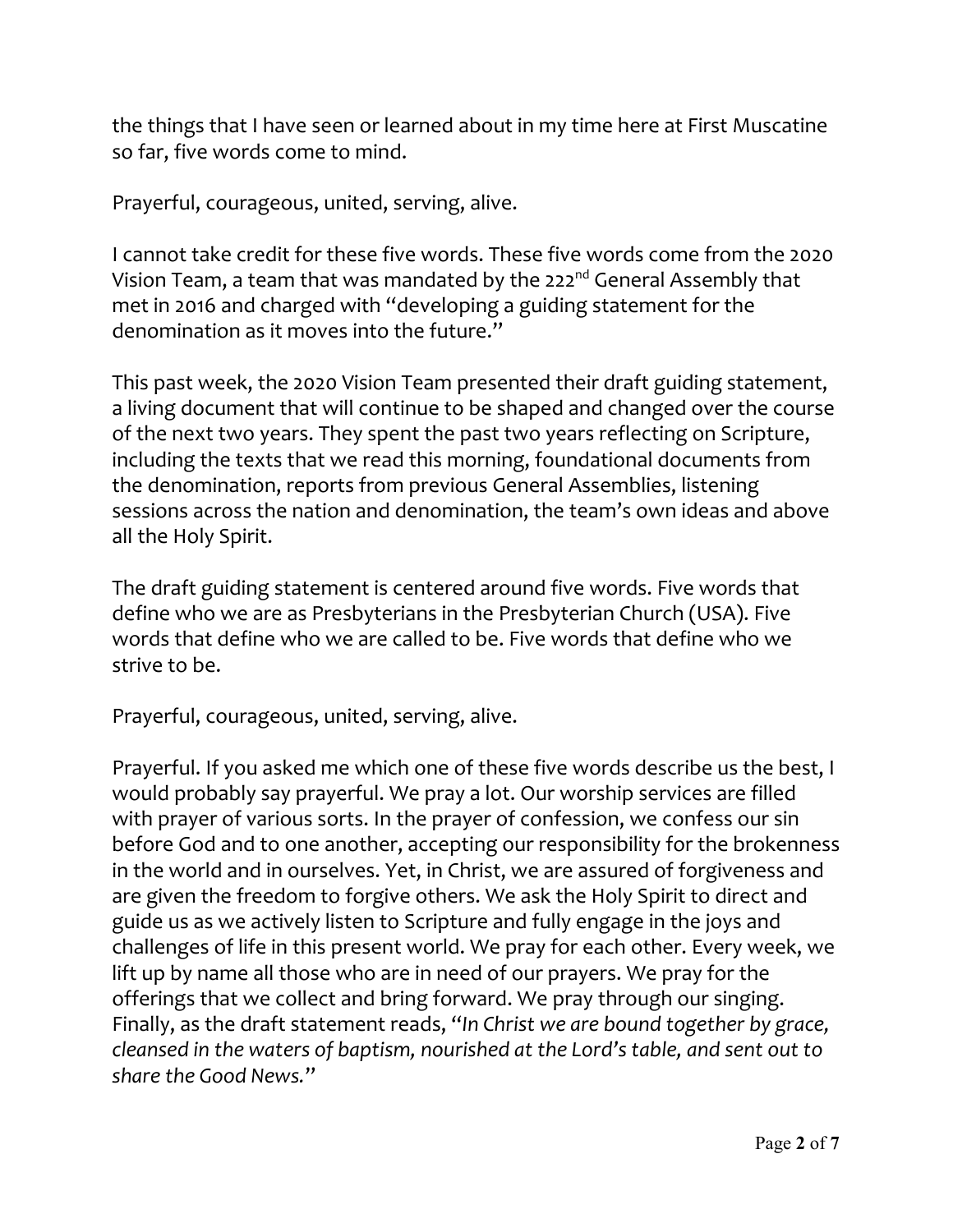It is not just in our worship that shows that we are a prayerful people. Every time there is a committee meeting, we begin and end with prayer. Our deacons send prayer cards to people on our prayer list, letting them know that we are praying for them. This past week, Pam led some in prayer for world refugee day. My friends, God calls us to be prayerful.

Courageous. "*Reformed and always being reformed, we follow the Holy Spirit in new and imaginative ways to places we have not yet been. We foster the hope of reconciliation in Christ that brings healing to individuals and communities, which transforms the world. We work for God's justice and peace for all people in every land, prioritizing the vulnerable, the marginalized, and the abused."*

Throughout this past week at GA and in reflecting about the people of this church, we are indeed courageous. One example from this past week. On a hot and humid Tuesday afternoon at General Assembly, hundreds of our Presbyterian sisters and brothers, led by the co-moderators and stated clerk, marched from the St. Louis convention center to the city jail with over \$47,000 to participate in a "bail out." The funds were used to provide bail for persons held for minor offenses and who had been prescreened for release. It took courage for our sisters and brothers to take part in that march.

We are also courageous here at First Muscatine. It took courage when Emmaus Café was started. You identified a need in the community and you acted on it. When CORE was around, it took courage to let go, to give up what we know. It took courage to shift to a "just say yes" mentality when I and I was first introduced. It took courage to commit to staying in this building even though there have been times where some have wondered if we should go somewhere else or build another building. It is courageous for us to go to places we have not been, to go on mission trips to Haiti or to all the places the youth have gone, in order to work for God's justice and peace for all people in every land. My friends, we are called to be and we are courageous.

United. The guiding statement has these words for united: "*As members of the Church universal, we are Christ's disciples, called by God and empowered by the Holy Spirit. Against forces that seek to divide, Christ compels us to bear witness to a love that sustains community across great differences. Striving to love all our neighbors as ourselves, we approach others in a spirit of openness and trust as we follow Jesus Christ in respecting the freedom of other religions, worldviews, and traditions.*"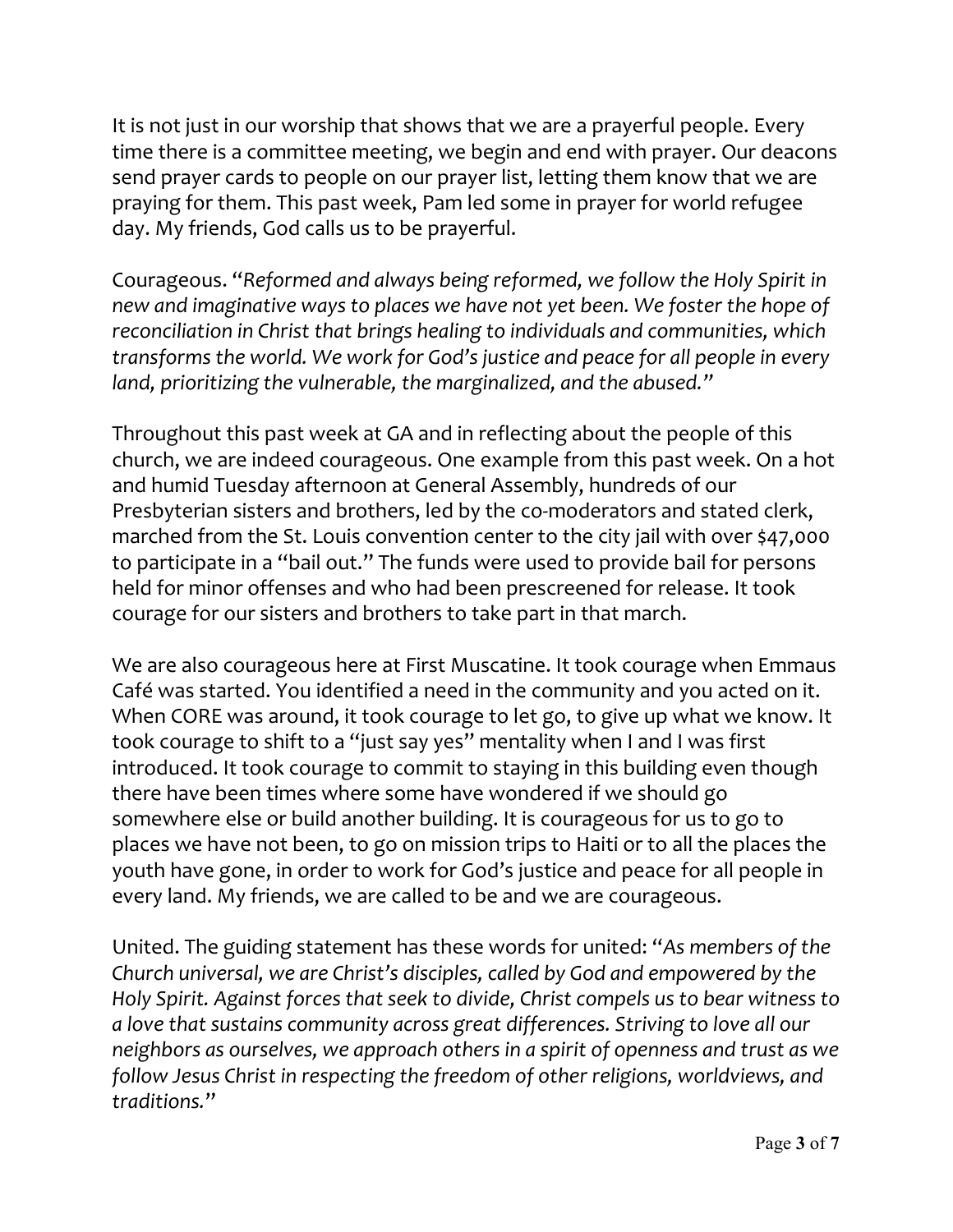As a local congregation, I have seen how united we are. After the tornado hit, this church came together, with everyone pitching in to clean up. We are united in the sense that though we each have different gifts, we are all one body. We are united in that everyone helps out and volunteers for the church; it is not always the same 5 people. You demonstrated how united we are when you all came together to clean the sanctuary prior to Harriet Dindinger's memorial service. Even though many of us differ greatly in our political and/or theological views we are still one body. We are a united group of sisters and brothers here in Muscatine.

However, as I reflect on the events of General Assembly this past week and the state of our denomination, I confess that we as a denomination are not as united as we could be. I lament at conflict between presbyteries and synods. I lament at the systemic issues that have been plaguing our denominational leadership in Louisville, where our denomination is headquartered. I lament at how divided our denomination seems to be when it comes to issues such as fossil-fuel divestment or the per-capita budget. I saw issues being debated that at the end of the day probably didn't need to be debated on. Yet I could see that we as a denomination strive to be united. One example of how our church was united this past week was one I used earlier when our sisters and brothers marched to the jail to "end cash bail" and bail out those unfairly imprisoned. Our denomination has work to do to fully embody what is meant by the word united, yet there is light at the end of the tunnel.

Serving. *"As followers of Jesus Christ, the one who washed his disciples' feet, we listen to and serve our neighbors. We partner with others to become God's hands and feet in the world, showing both compassion and generosity to all of creation. We venture beyond the familiar, meeting people where they are as we share Christ's transformative love."*

My friends we do serving well. Be proud of yourselves for that. Every Sunday we serve our neighbors at Emmaus Café. A couple of weeks ago, our youth held their first, hopefully annual, Muskie Missions weekend where they served the community by doing things like hosting a kids club, picking up trash by the river, or packing meals for those in need. Every year, we participate in Operation Christmas Child, filling shoeboxes to go to children in need of supplies. We venture beyond the familiar when we go to places like Haiti or Brazil. For those who have helped the people at MCSA, you have met them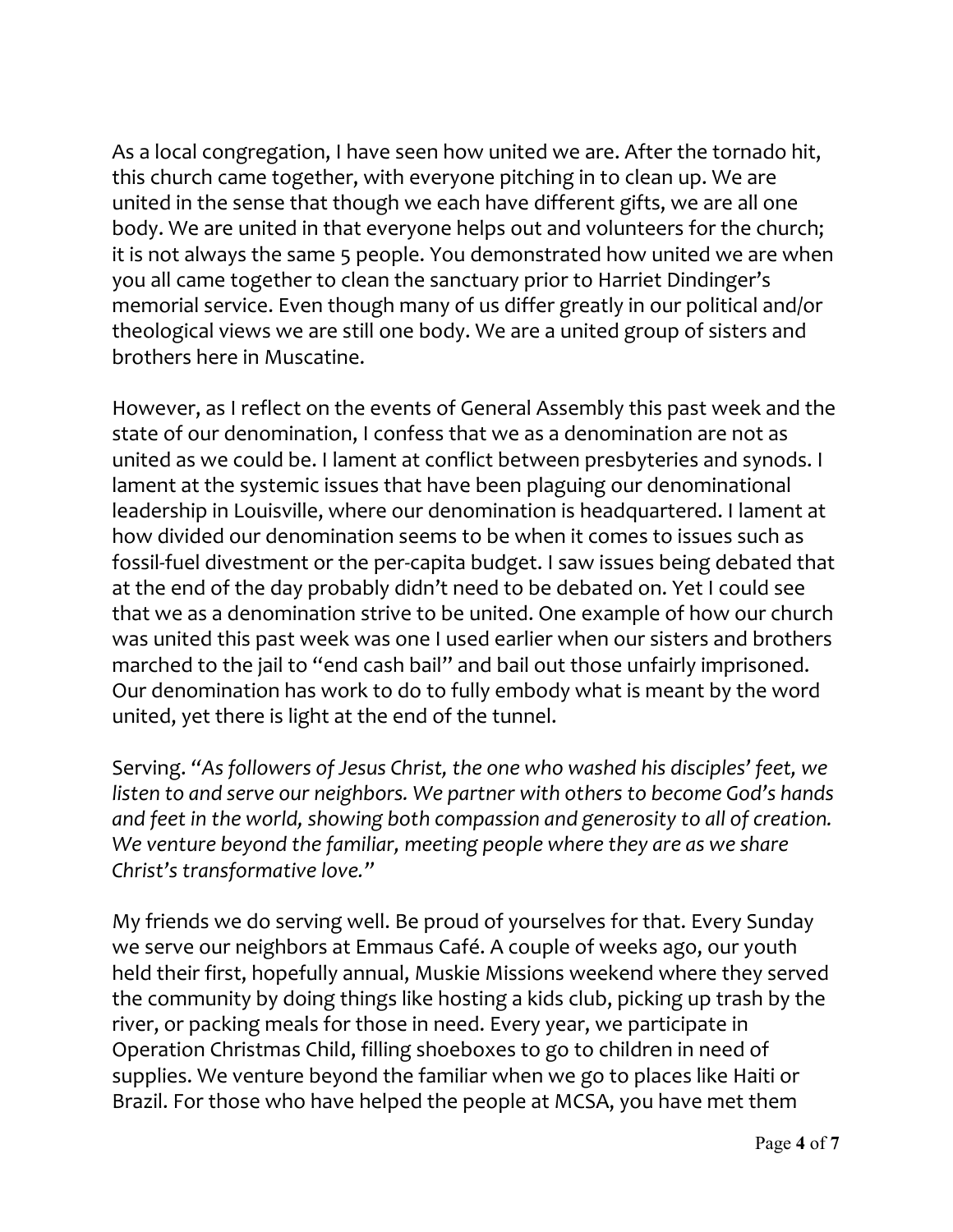where they are, not where they were or where they could be, but where they are now.

Moving outside of this church and if we look at our denomination, there are organizations such as Presbyterian Disaster Assistance who send teams out to serve brothers and sisters in Christ, helping them out in times of need after a natural disaster. World Mission, an office of the Presbyterian Mission Agency, has missionaries all around the world venturing beyond the familiar, showing Christ's love to people where they are. The Young Adult Volunteer program sends out young adults to go and do mission all around the world, to places such as New Orleans, South Korea, Scotland, Africa, and elsewhere. Finally, there is the Hands and Feet initiative, a new initiative brought forward by our stated clerk to highlight and strengthen local and national efforts by the Presbyterian Church (USA) to facilitate change and communicate God's love. My friends, Presbyterians are a serving people.

This brings us to the final word. Alive. God calls us to be alive. As the statement reads: "*We are a people of the resurrection: though death surrounds us, we are not afraid because we follow the One who was raised from the tomb. The Holy Spirit gives us courage to build a community that reflects the fullness of God's image in humanity: beautifully diverse and no longer divided by age, race, ethnicity, socioeconomic status, gender identity, sexuality, physical and mental ability, geography, or theological conviction. In the sure and certain hope of resurrection, we testify that the church and its members are called to follow Christ's model by risking all, even life itself, for the sake of the Gospel."*

Friends, our church, our denomination is alive. Our denomination has become one of the most welcoming, one of the most inclusive denominations in Christian circles. Our co-moderators are two women of different ethnicities from completely different backgrounds. Our former co-moderators were two women of different ethnicities. Our stated clerk and the newly installed director of the Presbyterian Mission Agency are both African American. A young person felt so loved and welcomed by his denomination and by his church that he felt comfortable to come out as bi on the floor of General Assembly and after having done so was embraced by many of the young adults and the co-moderators. We are also a people of the resurrection. Though we face declining numbers, both in membership and in income, we as Presbyterians are not afraid for the future, because as the statement reads, *"we follow the One who was raised from the tomb*."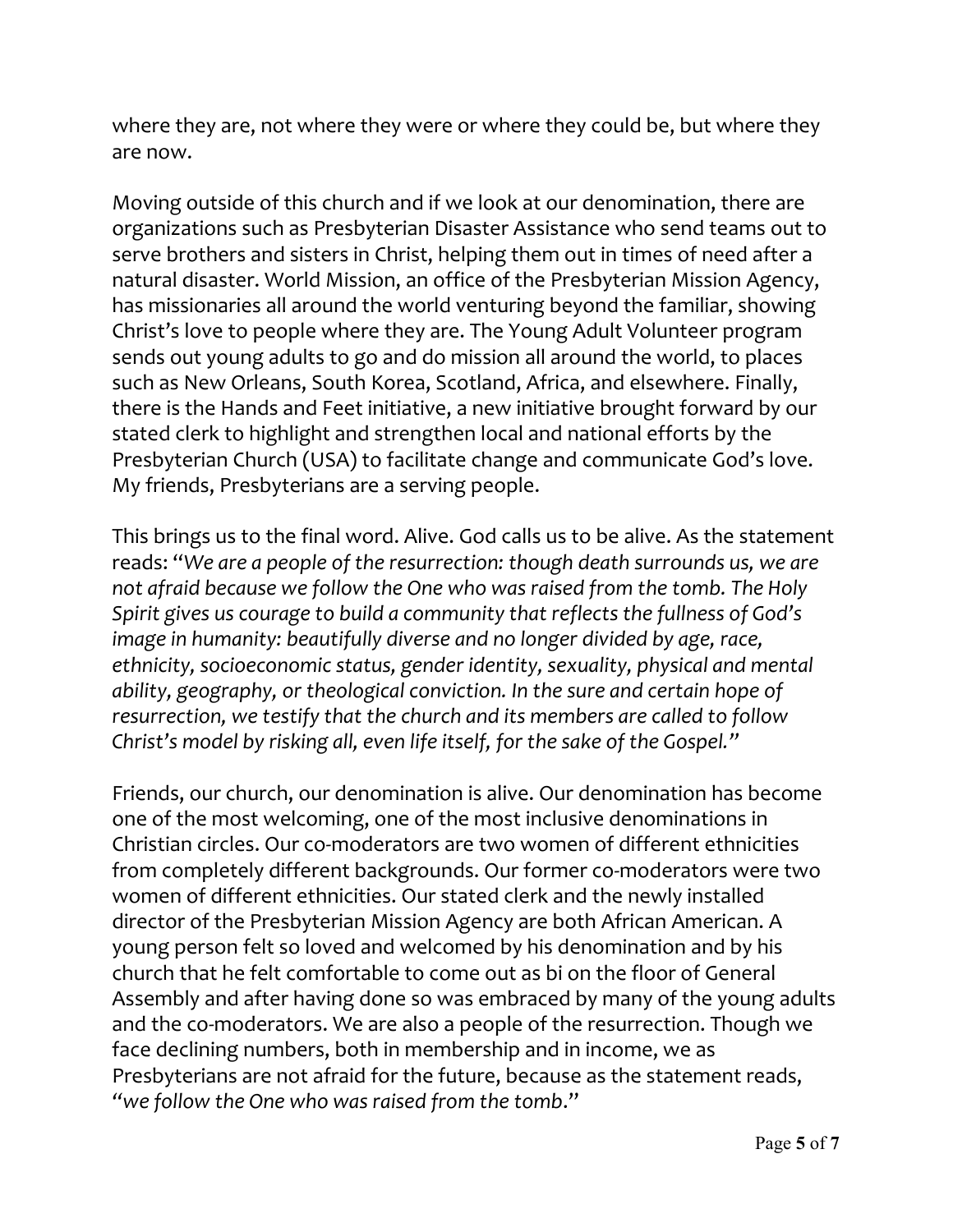My friends the church is alive even here in Muscatine. 8 months ago, we celebrated 175 years of being alive as a congregation. We are alive through our music, from David on the organ, to our choir and our praise team, to all those who have participated in the music programs of this church. With Emmaus Café, we have built a community that most certainly reflects the fullness of God's image in humanity. There's the Wednesday morning coffee group who have been meeting for years. There have been adult studies about a plethora of subjects. We just created the pray ground, demonstrating that we value children in worship and welcome their participation. We wouldn't be alive if it wasn't for all the potlucks that we've had because we clearly know that we wouldn't be Presbyterian if we didn't have good food. All in all, we are alive. Be proud of that.

On the front of your bulletins, you will see the cross of our denomination. While I was at GA, I had lunch with a good friend who is a member of that 2020 Vision Team that I spoke of. In our conversation we talked about how these five words show up in the various hidden symbols in the cross. Prayerful is represented through the Bible or the baptismal font. Courageous is represented through both the dove or the fire. United is represented through the entire cross. Serving is represented through the robe. And finally, alive is represented through the blazing flames of fire.

My friends, as you go out into the world this day remember these five words. Remember what God calls us to be. Though we may not always be good in being those things, we continue to strive to be. However, sisters and brothers of First Presbyterian Church in Muscatine, IA, in my honest opinion, you embody these five words. You are indeed prayerful, courageous, united, serving, and alive. So, if you are ever asked by a friend to describe being Presbyterian as part of the PCUSA, you can use these five words as a way to tell them about who we are as Presbyterians.

And so, God calls us, the Presbyterian Church (USA), to be Prayerful, Courageous, United, Serving, Alive.

By the way, did you catch that those five words spell out PCUSA?

Amen.